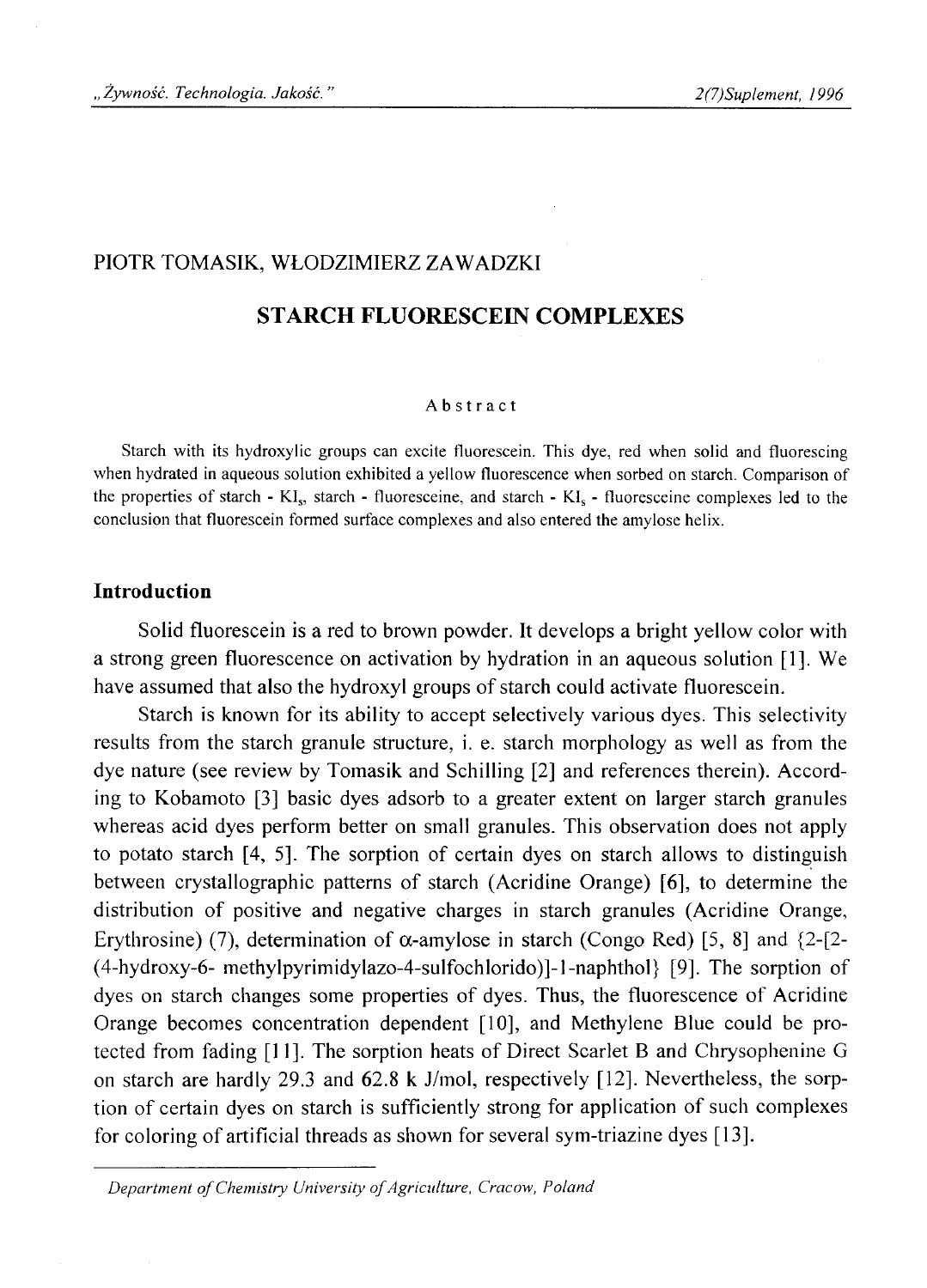The mode of sorption of dyes on starch is only partly recognized. It is suggested that the sorption involves not only surface of granules but also capillaries [14]. Fluorescence and optical rotatory dispersion studies carried out with Bengal Rose and amylose strongly suggest that sorption and helical inclusion complexes are formed [15]. The Pal [16, 17] studies on induced dichroism of starch-iodine-Methylene blue and starch-iodine- Acridine Orange complexes have led to the conclusion that starchiodine helical complex is wrapped inside of an additional helix formed by these dyes.

In this paper the studies on the sorption of fluoresceine on potato starch i. e. on a combination of amylose and amylopectin are presented.

### **Materials and methods**

## *Materials*

Potato starch manufactured in Niechlów Potato Enterprise in Poland in 1994. Fluorescein, the product of B.D.H.

Ethanol 99.9% manufactured by Polmos Cracow.

## *Methods*

# *Starch - fluoresein complexes*

They were prepared by an immersion of starch  $(1 \text{ g})$  in ethanolic solutions  $(100 \text{ m})$ cm3) containing subsequently  $0.010$ ,  $0.050$ ,  $0.100$ ,  $0.250$  and  $0.500$  g of fluorescein and refluxed for 8 hrs. After cooling to room temperature the reaction mixture was filtered off and filtrate of known volume was analyzed for the noncomplexed fluorescein content. The UVVIS, UV2101PC Shimazu spectrophotometer was used. The absorbance was measured at 496 nm. The calibration curve was drawn based on the absorbance estimations for  $10^{-3}$ ,  $10^{-4}$ ,  $2 \cdot 10^{-4}$ ,  $5 \cdot 10^{-4}$ ,  $10^{-5}$ ,  $2 \cdot 10^{-5}$  and  $5 \cdot 10^{-5}$  M ethanolic fluorescein solution.

#### *Starch - iodine complex*

It was prepared according to Pal and Pal [17].

# *Starch-iodine-fluoresceine complex*

Starch-iodine complex (7 g) was refluxed for 5 hrs in  $10^{-4}$  M ethanolic fluorescein solution  $(100 \text{ cm}^3)$ . Cold reaction mixture was filtered off and dried in the air.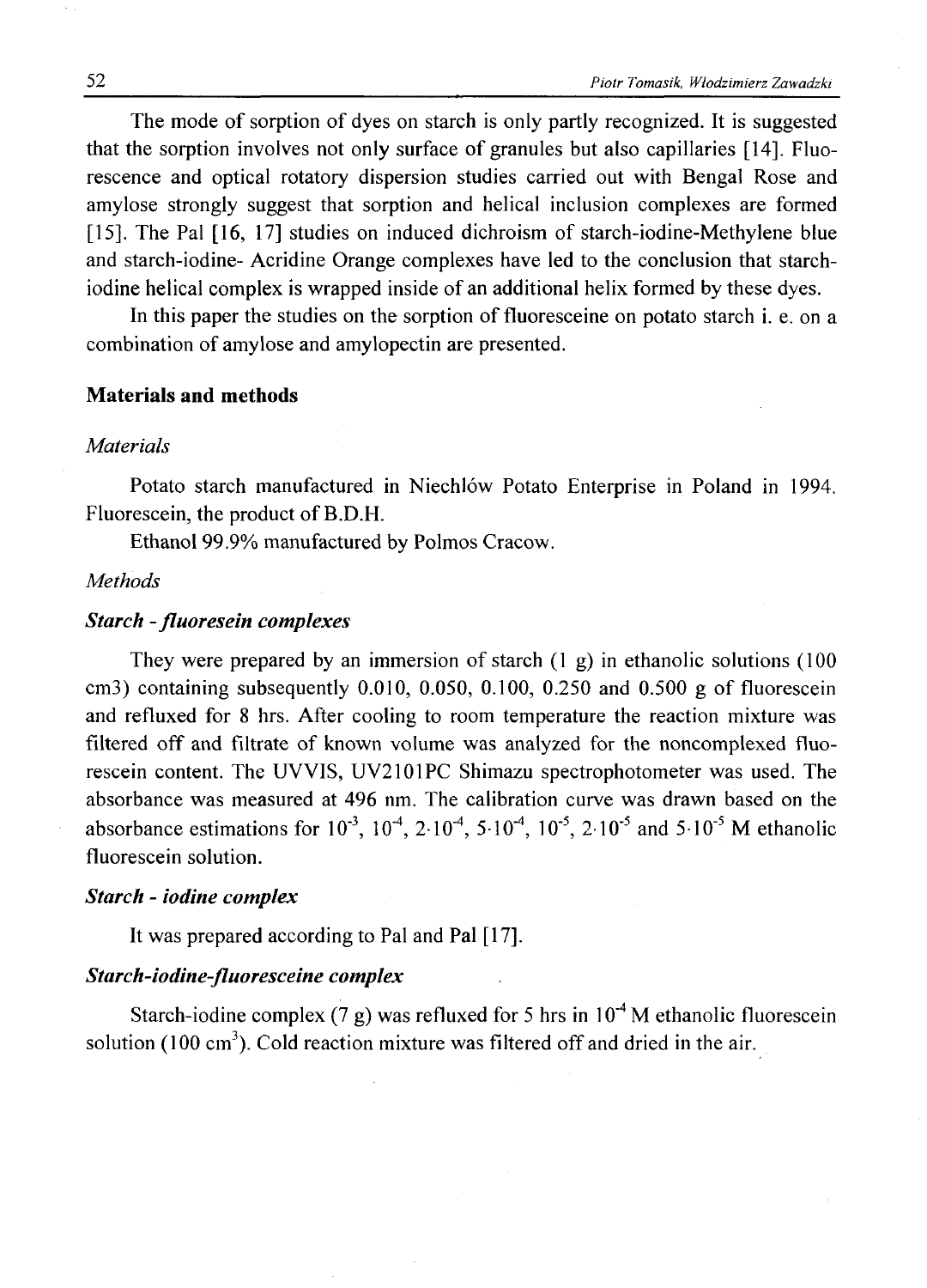### *Fluorescence at elevated temperature*

Samples of starch - fluorescein complexes were heated at 150 and 250°C for up to 3 h, and at 300°C for 1 h and their fluorescence was checked with UV lamp at 254 and 366 nm.

Thermal analysis

All samples of plain potato starch and its complexes (200 mg in every case) were thermally analysed in the air in the range of 20 to  $400^{\circ}$ C with corrundum (8 mm) as the standard. The Paulik-Paulik-Erdey 1500 instrument made in Hungary was used.

# **Results and discussion**

The experiments showed that starch formed complexes with fluorescein but the guest molecule (fluorescein) uptake by starch reached around 10% of the amount available for the complexation (see Table 1).

| Amount of fluorescein in 1 g of starch |          |
|----------------------------------------|----------|
| Attempted                              | Achieved |
| in $10^{-3}$ M                         |          |
| 15.40                                  | 3.12     |
| 7.67                                   | 1.91     |
| 3.04                                   | 1.09     |
| 1.62                                   | 0.20     |

The complexes were bright yellow Table 1 demonstrating that fluorescein in the Attempted and achieved composition of starch - complex was in its excited state. Temfluorescein complexes perature tests were carried out in order to distinguish between water and the hydroxylic groups of starch glucose units capable of the excitation of fluorescein. The bright yellow fluorescence of the complexes started to vanish just on either 3 or 1 hour heating at 250°C and 300°C, respectively. The samples turned gradually brown and brown regions of the complex did not fluoresce. It is commonly accepted and experi-

mentally proved [18] that starch maintained at 130°C for 2 hours was free of adsorbed water. Thus, the parameters at which the fluorescence of complexes ceased eliminated the participation of water in the excitation of fluorescein.

The excitation of fluorescein in contact with starch strongly suggested that surface sorption complexes were formed. However, such circumstance did not eliminate a possibility of the parallel formation of helical complexes. Polewski and Maciejewska [15] proved the formation of such starch complexes with Bengal Rose being structurally close to fluorescein. Therefore, the formation of the complex of starch blue the helical starch -  $KI_3,I_2$  complex [2] with fluorescein was attempted. The contact of starch blue with fluorescein gave a brown solid. The appearence of the product sug-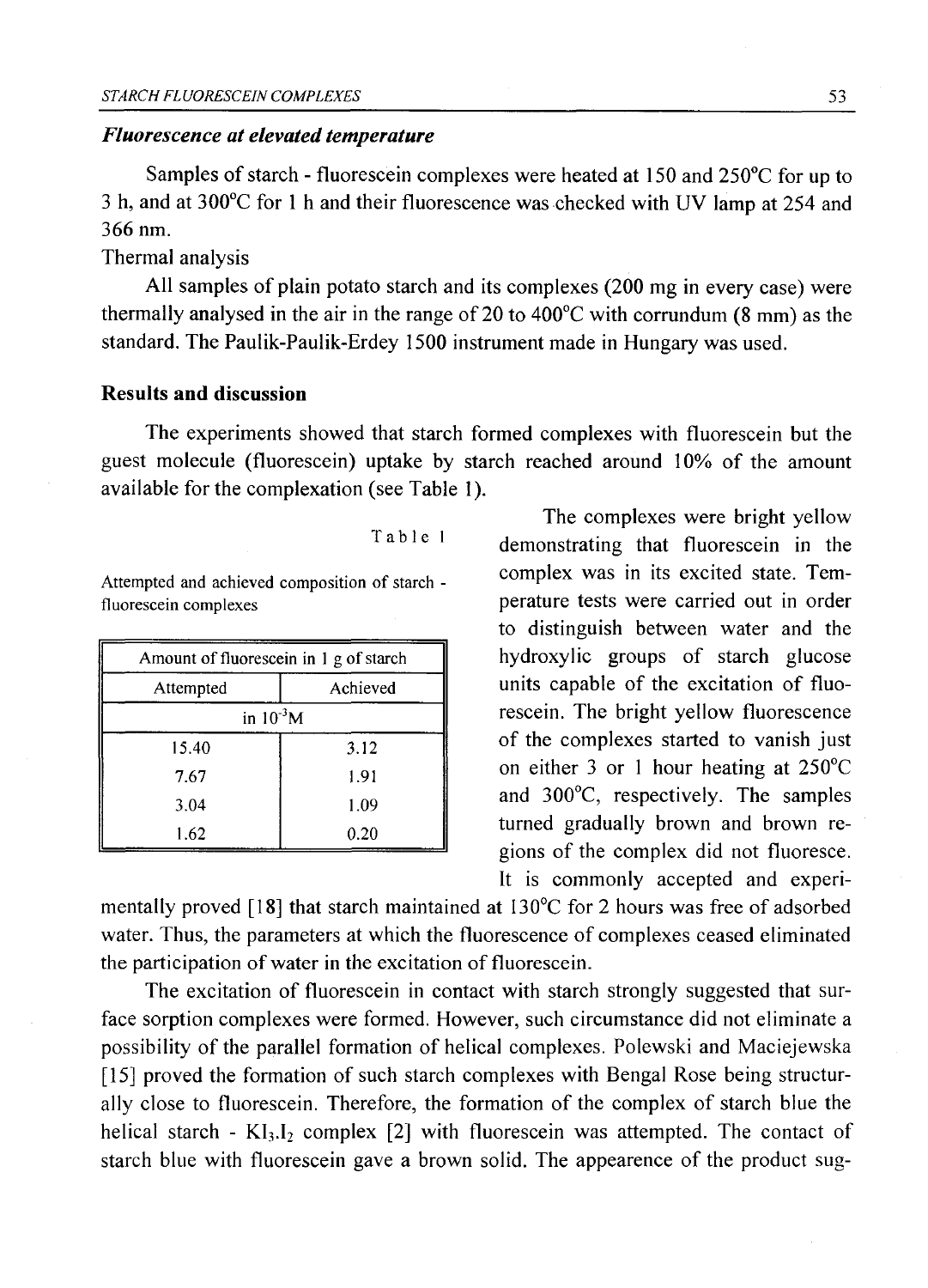gested that the fluorescence of fluorescein ceased due to common heavy atom effect on the fluorescence [19], It is likely that such effect could be observed provided that iodine was pushed by fluorescein out of the helical envelope and formed a brown surface complex with starch [20], Such possibility was examined based on thermograms  $(TG, DTG, DTA)$  of plain starch, starch- fluorescein complexes, starch - KI<sub>5</sub> complex, and starch  $-KI_5$  - fluorescein ternary complex. The complexation of fluorescein with starch did not affect the thermogram of plain starch. The decomposition peaks of fluorescein were hidden under strong peaks of starch. Contrary to it fluorescein strongly affected the thermogram of starch blue (Fig. 1).



Fig. 1. Thermograms of starch - KI<sub>5</sub> complex, solid lines, and starch - KI<sub>5</sub> - fluorescein complex, broken lines). Thermograms of plain starch and its complexes with fluorescein are identical.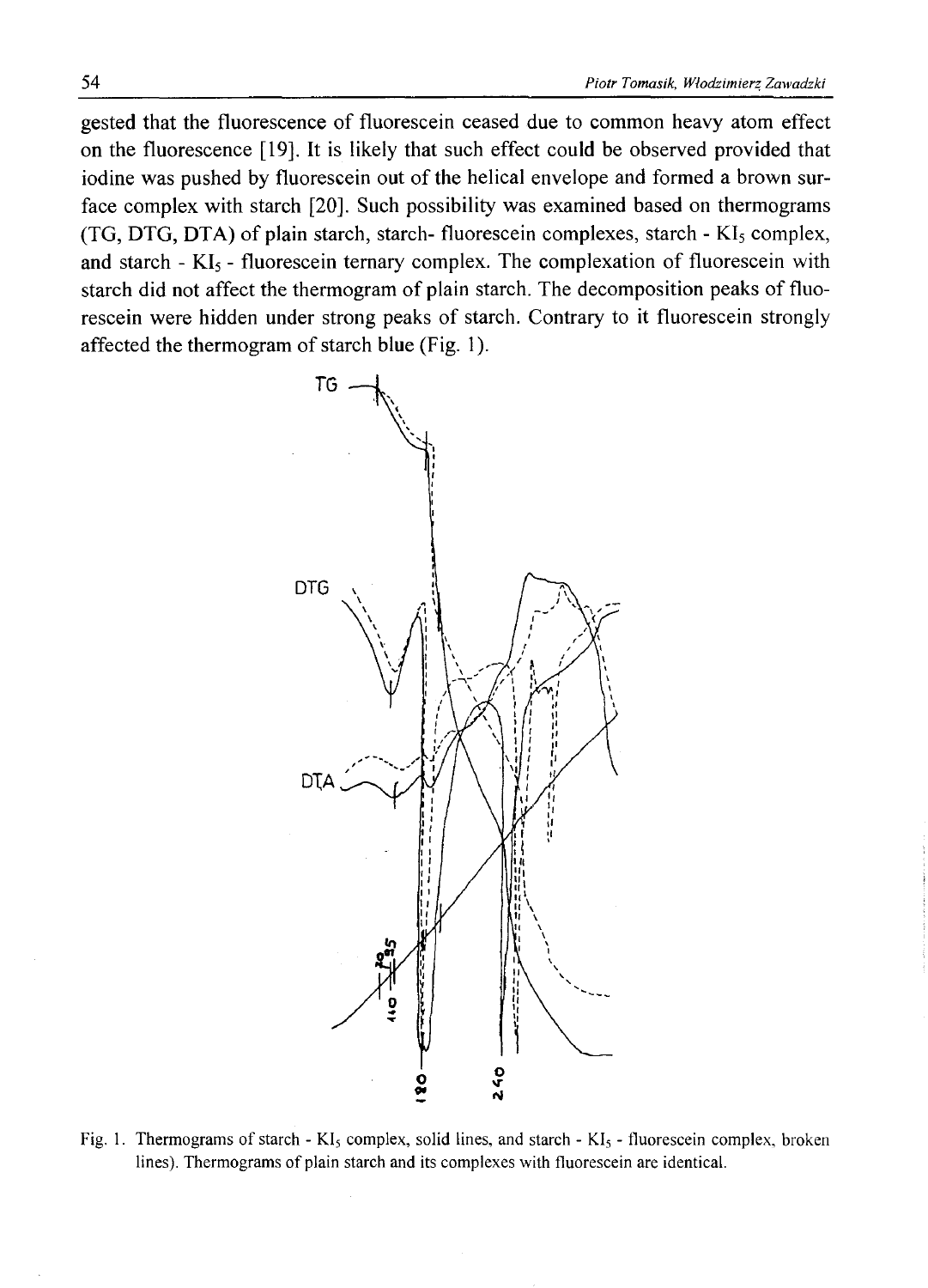Iodine within the amylose helix decreases the thermal starch stability. Addition of fluorescein increased this stability, although the latter is lower than that of the starch fluorescein complex as shown also in Table 2.

Table 2

Thermal analysis, TG, DTG, DTA, of starch-fluorescein, starch - iodine and starch - iodine - fluorescein complexes, and fluorescein

| Complex                                | Characteristics <sup>a</sup>                                                                                                                                                                                                                                                    |  |
|----------------------------------------|---------------------------------------------------------------------------------------------------------------------------------------------------------------------------------------------------------------------------------------------------------------------------------|--|
| Starch - fluorescein <sup>b</sup>      | TG:<br>70 (beginning of the weight loss); 70-145, (-15%); 145-235 (-15.5%);<br>235-265 (-65%); 265-365 (-87%).                                                                                                                                                                  |  |
|                                        | DTG: $95s\downarrow$ ; 240vs $\downarrow$ ; 355sh,w; 395s $\downarrow$ .                                                                                                                                                                                                        |  |
|                                        | DTA: 110b,w; 180vw; 195vw; 215vw; 240w.                                                                                                                                                                                                                                         |  |
| Starch- $KI5$                          | 60 (beginning of the weight loss); 60-155 (-8.5%); 155-165 (-35%);<br>TG:<br>165-330 (-66%); 330-350 (-78%); 350-400 (-87%). DTG: $95s\ddot{\downarrow}$ ;<br>$155 \text{vs} \downarrow$ ; $340 \text{vs} \downarrow$ ; $370 \text{w} \downarrow$ ; $400 \text{s} \downarrow$ . |  |
|                                        | DTA: 110b,w; 160w; 205vw; 245sh; 260sh; 295vw; 370w; 400sh.                                                                                                                                                                                                                     |  |
| Starch - KI <sub>s</sub> - fluorescein | 60 (beginning of the weight loss); 60-150 (-10%); 150-315 (-69%);<br>TG:<br>$315-460$ ( $-93\%$ ).                                                                                                                                                                              |  |
|                                        | DTG: $95s\downarrow$ ; $165vs\downarrow$ ; $315vs\downarrow$ .                                                                                                                                                                                                                  |  |
|                                        | DTA: 110b,w; 165w; 225sh; 270sh; 280sh; 295sh.                                                                                                                                                                                                                                  |  |
| Fluorescein                            | 275 (beginning of the weight loss); 275-360 (-8.5%).<br>TG:                                                                                                                                                                                                                     |  |
|                                        | DTG: $295w\text{+}$ ; $350vs\text{+}$ .                                                                                                                                                                                                                                         |  |
|                                        | DTA: 250b,w; 295w; 350sh; 390vw.                                                                                                                                                                                                                                                |  |

 $^{\circ}$  The data for TG, DTG and DTA are given in  $^{\circ}$ C. The arrow down denotes the endothermic process. The values in parentheses following the TG data show the total weight loss up to the end of the indicated interval. The other symbols introduced are as follows: s - strong; vs - very strong; w - weak; vw - very weak; b - broad; sh - a shoulder.

<sup>b</sup> The thermograms are identical for all starch - fluorescein complexes regardless their fluorescein content.

Also the differences in the course of the weight loss (the TG-curve on Fig. 1) suggests that the iodine was liberated from the complex on fluoresceine addition. In the latter case the weight loss is easier and faster.

## **Conclusion**

Starch formed with fluorescein surface and helical complexes. Due to excitation with the starch hydroxylic groups complexed fluorescein fluoresce.